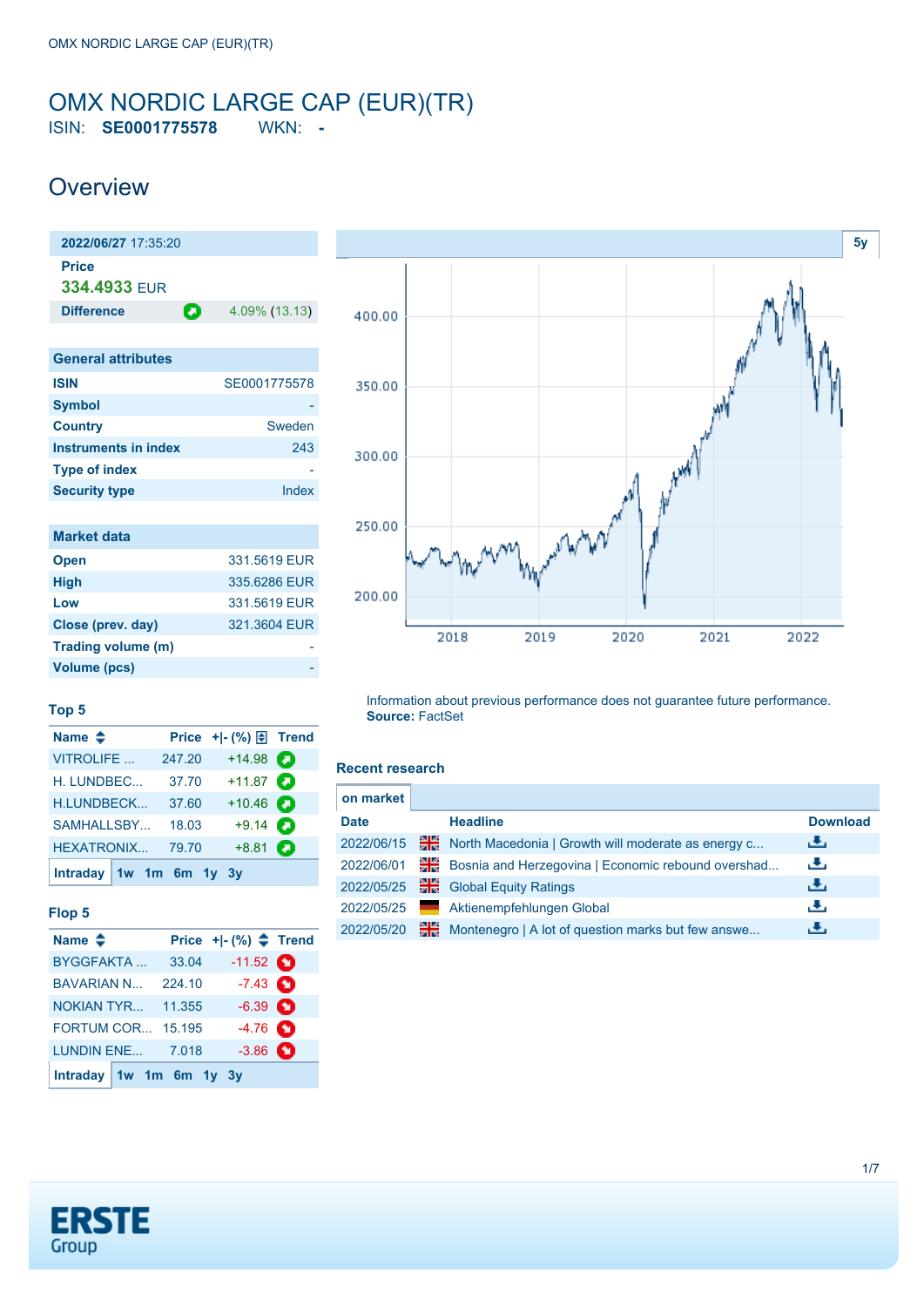| <b>Futures and Options</b> |  |
|----------------------------|--|
| <b>Related Futures</b>     |  |
| <b>Related Options</b>     |  |

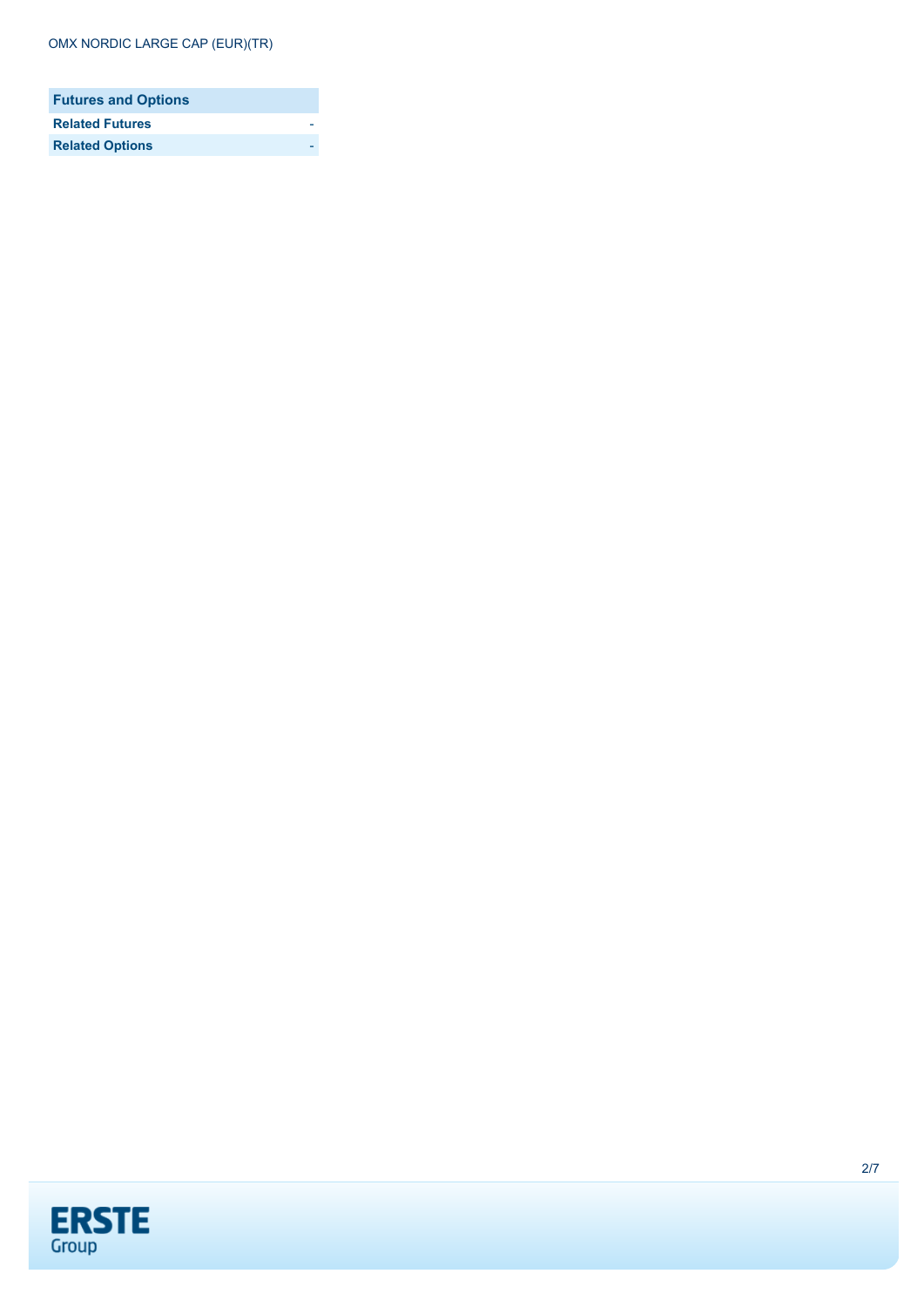## Details

**2022/06/27** 17:35:20

**Price 334.4933** EUR

**Difference** 4.09% (13.13)

| <b>General attributes</b>   |              |
|-----------------------------|--------------|
| <b>ISIN</b>                 | SE0001775578 |
| <b>Symbol</b>               |              |
| <b>Country</b>              | Sweden       |
| <b>Security type</b>        | Index        |
| <b>Instruments in index</b> | 243          |

| <b>Market data</b> |              |
|--------------------|--------------|
| <b>Open</b>        | 331,5619 EUR |
| <b>High</b>        | 335.6286 EUR |
| Low                | 331.5619 EUR |
| Close (prev. day)  | 321.3604 EUR |
| Trading volume (m) |              |
| Volume (pcs)       |              |



### **Performance and Risk**

|                   | 6m        | 1v        | 3v        |
|-------------------|-----------|-----------|-----------|
| <b>Perf</b> (%)   | $-19.75%$ | $-12.16%$ | $+39.03%$ |
| Perf (abs.)       | $-82.33$  | $-46.31$  | $+93.89$  |
| <b>Beta</b>       |           |           |           |
| <b>Volatility</b> | 27.36     | 22.37     | 21.66     |

Information about previous performance does not guarantee future performance. **Source:** FactSet

| <b>Price data</b>                           |                           |
|---------------------------------------------|---------------------------|
| Ø price 5 days   Ø volume 5 days (pcs.)     | 327.9790 EUR (0)          |
| Ø price 30 days   Ø volume 30 days (pcs.)   | 344.9670 EUR (0)          |
| Ø price 100 days   Ø volume 100 days (pcs.) | 357.9724 EUR (0)          |
| Ø price 250 days   Ø volume 250 days (pcs.) | 384.6048 EUR (0)          |
| <b>YTD High   date</b>                      | 423.5771 EUR (2022/01/04) |
| <b>YTD Low   date</b>                       | 319.2524 EUR (2022/06/23) |
| 52 Weeks High   date                        | 426.8371 EUR (2021/11/17) |
| 52 Weeks Low   date                         | 319.2524 EUR (2022/06/23) |

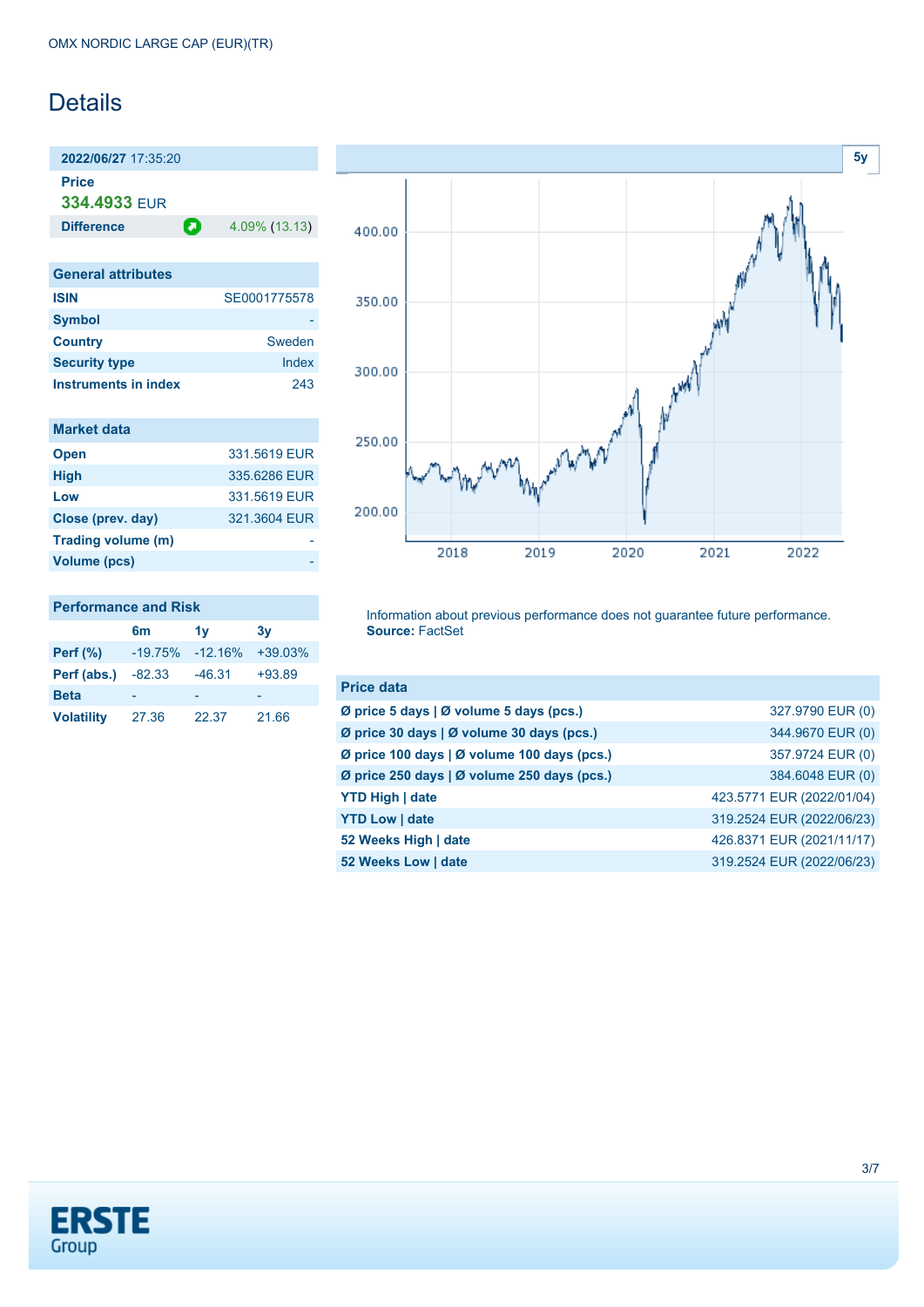# **Composition**

| Page 1 of 3 |  |
|-------------|--|
|             |  |
|             |  |

| Name $\clubsuit$<br><b>ISIN</b>            | <b>Price</b> | Diff % $\div$<br>$Diff +/-$ | Performance $\triangle$ | <b>Date</b><br><b>Time</b> | Turnover Pc. ♦<br>Turnover Money ♦ |
|--------------------------------------------|--------------|-----------------------------|-------------------------|----------------------------|------------------------------------|
| A.P. MOLLER-MAERSK A/S CL<br>DK0010244425  | 17,260.00    | 2.49%<br>420.00             |                         | 22/06/27<br>16:59:55       | 4.044<br>69,817,365.00             |
| A.P. MOLLER-MAERSK B<br>DK0010244508       | 17,465.00    | 2.10%<br>360.00             |                         | 22/06/27<br>16:59:50       | 20,543<br>359,884,702.51           |
| <b>AAK AB</b><br>SE0011337708              | 163.60       | 2.09%<br>3.35               |                         | 22/06/27<br>17:29:57       | 276,241<br>45,089,119.37           |
| <b>ABB LTD</b><br>CH0012221716             | 273.50       | 3.29%<br>8.70               |                         | 22/06/27<br>17:29:34       | 710.808<br>191,717,107.05          |
| ADDLIFE AB SER. B<br>SE0014401378          | 174.60       | 7.18%<br>11.70              |                         | 22/06/27<br>17:29:34       | 231.491<br>40,113,408.40           |
| ADDTECH AB SER. B<br>SE0014781795          | 137.90       | 4.08%<br>5.40               |                         | 22/06/27<br>17:29:42       | 417,876<br>57,500,529.25           |
| <b>AFRY AB</b><br>SE0005999836             | 141.70       | 5.59%<br>7.50               |                         | 22/06/27<br>17:29:55       | 125,514<br>17,613,469.70           |
| <b>ALFA LAVAL AB</b><br>SE0000695876       | 257.90       | 4.71%<br>11.60              |                         | 22/06/27<br>17:29:35       | 680,639<br>174,398,457.25          |
| ALK-ABELLÓ B A/S<br>DK0061802139           | 125.80       | 1.86%<br>2.30               |                         | 22/06/27<br>16:59:44       | 201,306<br>25,215,164.85           |
| <b>ALM BRAND A/S</b><br>DK0015250344       | 10.70        | 0.28%<br>0.03               |                         | 22/06/27<br>16:59:59       | 848,493<br>9,077,304.14            |
| <b>AMBU A/S</b><br>DK0060946788            | 76.62        | $-0.65%$<br>$-0.50$         |                         | 22/06/27<br>16:59:56       | 1,002,036<br>78,215,442.06         |
| <b>ARION BANK ISK1</b><br>IS0000028157     | 160.00       | 1.91%<br>3.00               |                         | 22/06/27<br>17:29:56       | 5, 162, 252<br>819,174,432.00      |
| ARION BANK SDR EACH REP 1<br>SE0010413567  | 12.16        | 4.29%<br>0.50               |                         | 22/06/27<br>17:24:47       | 37,345<br>444,214.96               |
| <b>ARJO AB SER'B'NPV</b><br>SE0010468116   | 66.00        | 1.69%<br>1.10               |                         | 22/06/27<br>17:29:44       | 531,205<br>35,265,675.86           |
| ASSA ABLOY AB SER. B<br>SE0007100581       | 221.60       | 4.28%<br>9.10               |                         | 22/06/27<br>17:29:58       | 1,939,591<br>427,571,931.90        |
| <b>ASTRAZENECA PLC</b><br>GB0009895292     | 1,343.00     | 2.75%<br>36.00              |                         | 22/06/27<br>17:29:41       | 445,005<br>596,612,673.10          |
| ATLAS COPCO AB SER. A<br>SE0017486889      | 99.58        | 5.57%<br>5.25               |                         | 22/06/27<br>17:29:57       | 5,415,311<br>534,221,430.72        |
| ATLAS COPCO AB SER. B<br>SE0017486897      | 88.76        | 5.72%<br>4.80               |                         | 22/06/27<br>17:29:51       | 3,036,166<br>266,237,534.66        |
| ATRIUM LJUNGBERG AB SER.<br>SE0000191827   | 144.00       | 4.05%<br>5.60               |                         | 22/06/27<br>17:29:41       | 56,993<br>8,158,678.20             |
| <b>AUTOLIV INC. SDB</b><br>SE0000382335    | 777.40       | 4.35%<br>32.40              |                         | 22/06/27<br>17:29:41       | 323,681<br>248,944,677.00          |
| AVANZA BANK HOLDING AB<br>SE0012454072     | 177.35       | 3.20%<br>5.50               |                         | 22/06/27<br>17:29:56       | 718,598<br>128,532,190.51          |
| <b>AXFOOD AB</b><br>SE0006993770           | 283.40       | 3.96%<br>10.80              |                         | 22/06/27<br>17:29:54       | 306,749<br>86, 180, 414. 25        |
| <b>BAVARIAN NORDIC A/S</b><br>DK0015998017 | 224.10       | $-7.43%$<br>$-18.00$        |                         | 22/06/27<br>16:59:36       | 1,204,773<br>273,964,690.30        |

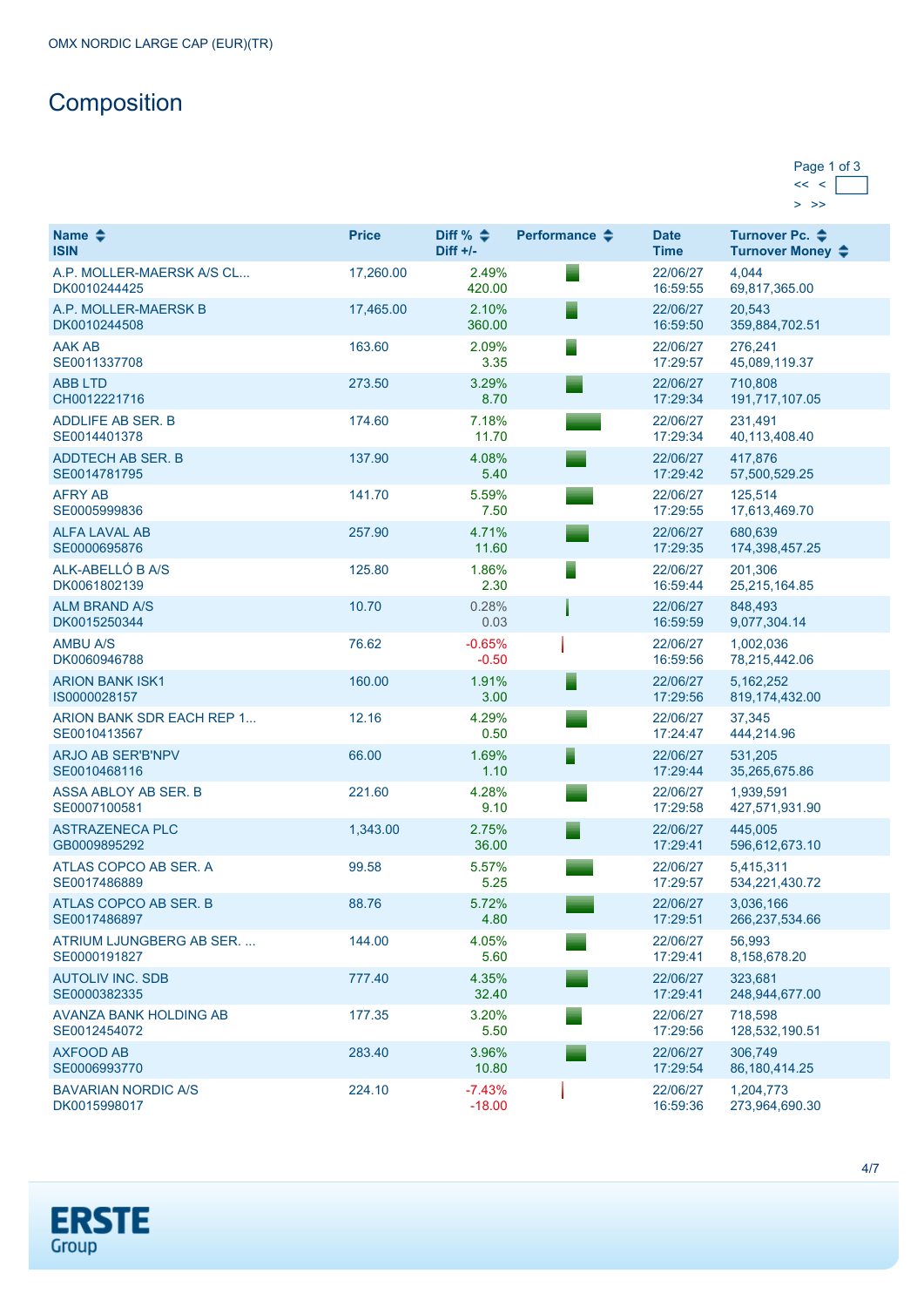| <b>BEIJER REF AB SER. B</b><br>SE0015949748      | 140.00   | 4.24%<br>5.70        | 22/06/27<br>17:29:50 | 329,624<br>45,782,668.85    |
|--------------------------------------------------|----------|----------------------|----------------------|-----------------------------|
| <b>BHG GROUP AB</b><br>SE0010948588              | 35.24    | 4.38%<br>1.48        | 22/06/27<br>17:29:45 | 607.299<br>21,492,381.99    |
| <b>BICO GROUP AB SER. B</b><br>SE0013647385      | 97.54    | 8.35%<br>7.52        | 22/06/27<br>17:29:51 | 220,341<br>21,103,703.29    |
| <b>BILIA AB SER. A</b><br>SE0009921588           | 149.90   | 4.46%<br>6.40        | 22/06/27<br>17:29:51 | 138,308<br>20,565,254.10    |
| <b>BILLERUDKORSNÄS AB</b><br>SE0000862997        | 119.50   | 0.46%<br>0.55        | 22/06/27<br>17:29:31 | 389,391<br>46,531,133.76    |
| <b>BIOTAGE AB</b><br>SE0000454746                | 177.70   | 3.31%<br>5.70        | 22/06/27<br>17:29:44 | 70,101<br>12,316,361.10     |
| <b>BOLIDEN AB</b><br>SE0017768716                | 341.20   | 3.24%<br>10.70       | 22/06/27<br>17:29:48 | 1,365,789<br>466,071,401.09 |
| <b>BOOZT AB</b><br>SE0009888738                  | 65.55    | 0.08%<br>0.05        | 22/06/27<br>17:29:40 | 261,764<br>17,195,259.90    |
| <b>BRAVIDA HOLDING AB</b><br>SE0007491303        | 88.30    | 1.03%<br>0.90        | 22/06/27<br>17:29:45 | 211,568<br>18,428,755.90    |
| <b>BUFAB AB</b><br>SE0005677135                  | 264.50   | 6.22%<br>15.50       | 22/06/27<br>17:29:47 | 164.767<br>43,975,479.50    |
| <b>BURE EQUITY AB</b><br>SE0000195810            | 216.20   | 7.03%<br>14.20       | 22/06/27<br>17:29:54 | 141,419<br>30,328,682.20    |
| <b>BYGGFAKTA GROUP NORDIC HO</b><br>SE0016798581 | 33.04    | $-11.52%$<br>$-4.30$ | 22/06/27<br>17:29:38 | 64,435<br>2,256,827.44      |
| <b>CARGOTEC OYJ CLASS B</b><br>FI0009013429      | 28.08    | 1.15%<br>0.32        | 22/06/27<br>17:29:59 | 317,801<br>8,929,806.10     |
| <b>CARLSBERG A A/S</b><br>DK0010181676           | 1,035.00 | 0.49%<br>5.00        | 22/06/27<br>15:43:59 | 300<br>303,667.00           |
| CARLSBERG A/S SER. 'B'<br>DK0010181759           | 908.40   | 1.20%<br>10.80       | 22/06/27<br>16:59:47 | 275,417<br>248,740,553.10   |
| <b>CASTELLUM AB</b><br>SE0000379190              | 146.05   | 5.99%<br>8.25        | 22/06/27<br>17:29:58 | 1,360,975<br>197,311,006.19 |
| <b>CATENA AB</b><br>SE0001664707                 | 387.00   | 4.20%<br>15.60       | 22/06/27<br>17:29:53 | 153,408<br>58,934,722.20    |
| <b>CHEMOMETEC A/S</b><br>DK0060055861            | 807.00   | 0.06%<br>0.50        | 22/06/27<br>16:59:59 | 55,812<br>45,442,995.75     |
| <b>CHRISTIAN HANSEN HOLDING</b><br>DK0060227585  | 536.00   | 1.86%<br>9.80        | 22/06/27<br>16:59:42 | 220,569<br>117,679,747.00   |
| <b>CINT GROUP AB NPV</b><br>SE0015483276         | 60.45    | $-1.23%$<br>$-0.75$  | 22/06/27<br>17:29:56 | 167,423<br>10,288,217.45    |
| <b>CITYCON OYJ</b><br>FI4000369947               | 6.725    | 1.28%<br>0.09        | 22/06/27<br>17:29:51 | 345,707<br>2,320,878.83     |
| <b>COLOPLAST A/S SER. B</b><br>DK0060448595      | 836.60   | 3.21%<br>26.00       | 22/06/27<br>16:59:52 | 311.896<br>260,750,118.90   |
| <b>COREM PROPERTY GROUP AB P</b><br>SE0010714311 | 256.00   | 0.59%<br>1.50        | 22/06/27<br>17:29:31 | 18,452<br>4,710,185.00      |
| <b>COREM PROPERTY GRP</b><br>SE0010714279        | 14.60    | 8.15%<br>1.10        | 22/06/27<br>17:16:37 | 11,680<br>166,921.55        |
| <b>COREM PROPERTY GRP SER'B'</b><br>SE0010714287 | 13.52    | 3.44%<br>0.45        | 22/06/27<br>17:29:57 | 1,270,955<br>17,176,240.07  |
| <b>COREM PROPERTY GRP SER'D'</b><br>SE0015961594 | 244.00   | $-0.41%$<br>$-1.00$  | 22/06/27<br>17:24:03 | 8,214<br>2,002,403.50       |
| <b>CREADES AB CLASS A</b><br>SE0015661236        | 80.60    | 5.02%<br>3.85        | 22/06/27<br>17:29:57 | 99,134<br>7,949,336.15      |
| <b>DANSKE BANK A/S</b>                           | 108.75   | 1.21%                | 22/06/27             | 1,871,693                   |

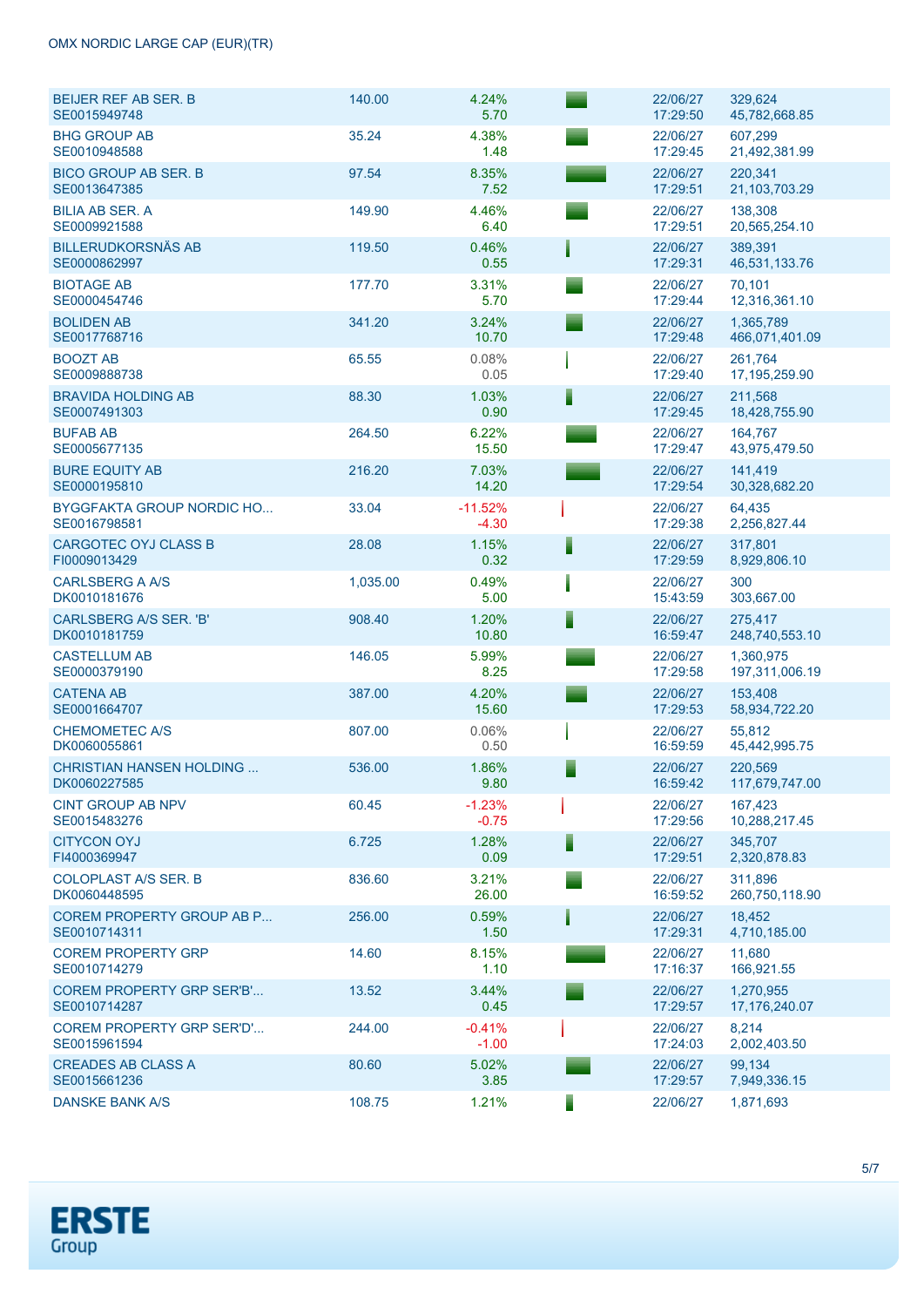| DK0010274414                                    |          | 1.30                |   | 16:59:33             | 203,792,953.77              |
|-------------------------------------------------|----------|---------------------|---|----------------------|-----------------------------|
| <b>DEMANT A/S</b><br>DK0060738599               | 283.60   | $-1.80%$<br>$-5.20$ |   | 22/06/27<br>16:59:52 | 272,567<br>77,892,541.45    |
| <b>DFDS A/S</b><br>DK0060655629                 | 235.00   | 3.34%<br>7.60       |   | 22/06/27<br>16:59:37 | 43,681<br>10,150,497.10     |
| <b>DOMETIC GROUP AB</b><br>SE0007691613         | 63.96    | 4.54%<br>2.78       |   | 22/06/27<br>17:29:47 | 1,342,232<br>85,284,572.81  |
| <b>DSV A/S</b><br>DK0060079531                  | 1,052.00 | 2.43%<br>25.00      |   | 22/06/27<br>16:59:55 | 368,017<br>386,234,751.00   |
| ELECTROLUX AB SER. A<br>SE0016589170            | 170.00   | $0.00\%$<br>0.00    |   | 22/06/27<br>09:00:00 | $6^{\circ}$<br>1,020.00     |
| ELECTROLUX AB SER. B<br>SE0016589188            | 139.16   | 3.36%<br>4.52       |   | 22/06/27<br>17:29:37 | 1,306,505<br>182,237,532.88 |
| ELECTROLUX PROFESSIONAL A<br>SE0013747870       | 59.00    | 3.33%<br>1.90       |   | 22/06/27<br>17:29:31 | 127,306<br>7,467,783.90     |
| ELEKTA AB SER. B<br>SE0000163628                | 72.50    | 3.07%<br>2.16       |   | 22/06/27<br>17:29:42 | 1,346,185<br>97,919,253.41  |
| ELISA OYJ CLASS A<br>FI0009007884               | 53.38    | 2.65%<br>1.38       |   | 22/06/27<br>17:29:32 | 400,224<br>21,256,171.24    |
| <b>EPIROC AB CLASS A</b><br>SE0015658109        | 163.15   | 2.61%<br>4.15       |   | 22/06/27<br>17:29:59 | 1.643.938<br>267,988,180.33 |
| <b>EPIROC AB CLASS B</b><br>SE0015658117        | 139.80   | 2.64%<br>3.60       | ▘ | 22/06/27<br>17:29:39 | 577,381<br>80,757,382.64    |
| <b>EQT AB</b><br>SE0012853455                   | 230.40   | 6.86%<br>14.80      |   | 22/06/27<br>17:29:49 | 904,197<br>207, 180, 463.05 |
| <b>ESSITY AB SER'A'NPV</b><br>SE0009922156      | 263.50   | $-0.19%$<br>$-0.50$ |   | 22/06/27<br>17:29:43 | 10,405<br>2,752,016.00      |
| <b>ESSITY AB SER'B'NPV</b><br>SE0009922164      | 263.50   | 0.50%<br>1.30       |   | 22/06/27<br>17:29:34 | 1,665,982<br>439,188,819.70 |
| <b>EVOLUTION AB</b><br>SE0012673267             | 978.60   | 1.80%<br>17.30      | Ē | 22/06/27<br>17:29:50 | 623,955<br>613,080,616.90   |
| <b>FABEGE AB</b><br>SE0011166974                | 101.40   | 3.36%<br>3.30       |   | 22/06/27<br>17:29:41 | 496,281<br>50,262,947.36    |
| <b>FAST PARTNER AB</b><br>SE0013512506          | 65.20    | 3.82%<br>2.40       |   | 22/06/27<br>17:29:49 | 35.007<br>2,252,405.05      |
| <b>FASTIGHETS AB BALDER SER</b><br>SE0017832488 | 53.71    | 3.79%<br>1.96       |   | 22/06/27<br>17:29:43 | 2,595,862<br>138,782,564.67 |
| <b>FASTPARTNER AB SER'D'NPV</b><br>SE0013512514 | 64.60    | 1.25%<br>0.80       |   | 22/06/27<br>17:09:00 | 14,121<br>914,415.80        |
| FENIX OUTDOOR INTERNATION<br>CH0242214887       | 904.00   | $-0.88%$<br>$-8.00$ |   | 22/06/27<br>17:24:56 | 1,826<br>1,669,405.00       |
| <b>FISKARS OYJ CLASS A</b><br>FI0009000400      | 18.36    | 2.91%<br>0.52       |   | 22/06/27<br>17:29:50 | 18,758<br>345,787.40        |
| <b>FLSMIDTH &amp; CO. A/S</b><br>DK0010234467   | 189.05   | 5.91%<br>10.55      |   | 22/06/27<br>16:59:32 | 412,134<br>77,600,512.56    |
| <b>FORTNOX AB NPV</b><br>SE0017161243           | 46.87    | $-0.19%$<br>$-0.09$ |   | 22/06/27<br>17:29:54 | 1,477,755<br>69,338,213.05  |
| <b>FORTUM CORPORATION</b><br>FI0009007132       | 15.195   | $-4.76%$<br>$-0.76$ |   | 22/06/27<br>17:29:38 | 2,089,492<br>32,279,688.13  |
| <b>GENMAB A/S</b><br>DK0010272202               | 2,272.00 | 1.79%<br>40.00      |   | 22/06/27<br>16:59:31 | 101,589<br>230,216,519.00   |
| <b>GETINGE AB SER. B</b><br>SE0000202624        | 236.20   | 2.52%<br>5.80       |   | 22/06/27<br>17:29:35 | 1,126,933<br>266,566,315.55 |
| <b>GN STORE NORD A/S</b><br>DK0010272632        | 243.70   | $-0.20%$<br>$-0.50$ |   | 22/06/27<br>16:59:41 | 465,527<br>114,474,838.05   |